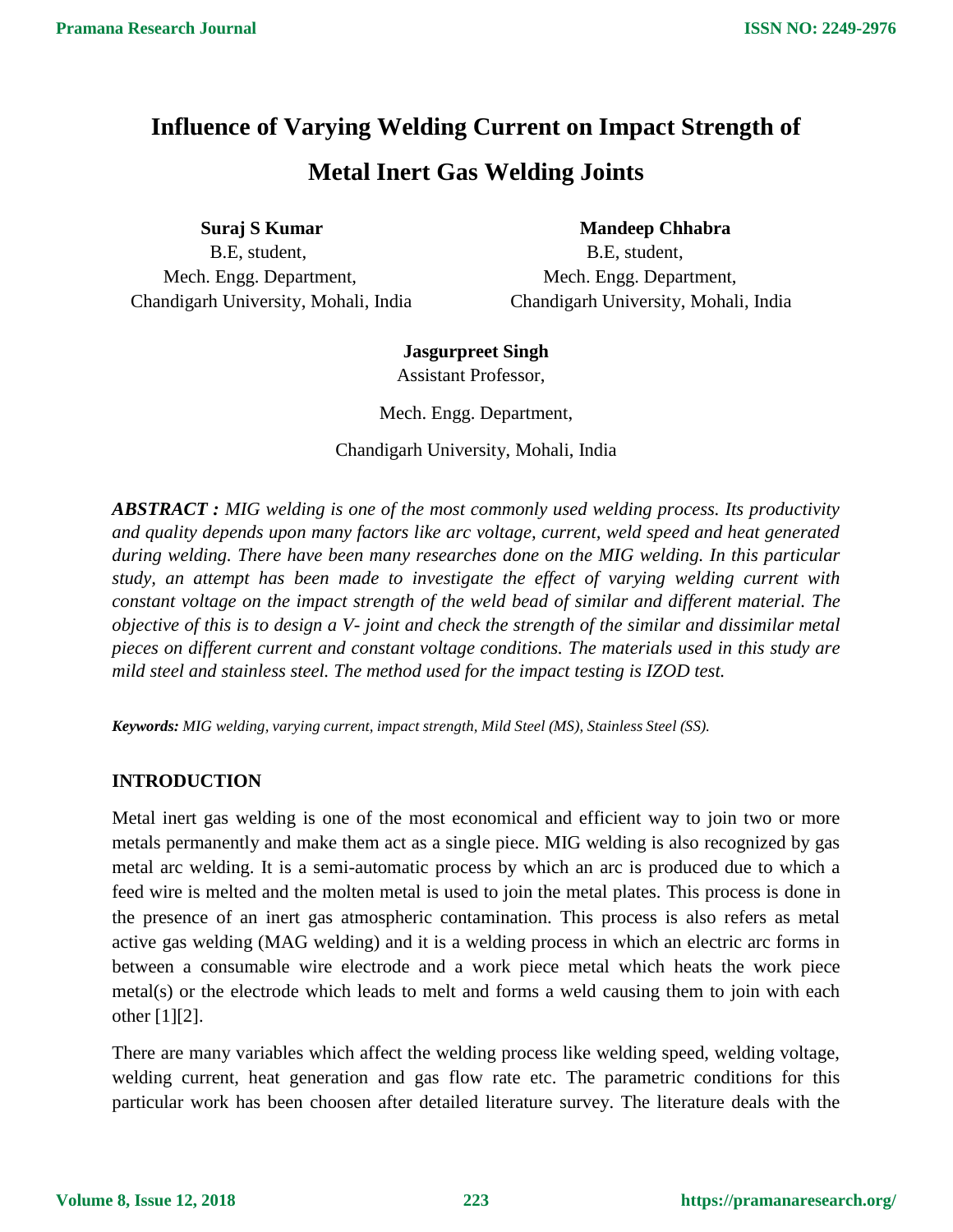different parameters, material and experimental procedures [3][4][5][6]. In this particular study, the experiment was done by keeping the welding voltage constant and varying the welding current [7][8][9][10]. Welded metal pieces are then tested by using IZOD test for their impact strength. Similar and dissimilar metal pieces are joined using MIG welding to find their impact strength. The welded metals are as follows:

- . Mild Steel Mild Steel
- Stainless Steel Stainless
- Mild Steel Stainless Steel.

#### **Material and Method**

this study two materials are welded using MIG welding heaving varying current and the constant MIG welding is a widely used process for joining similar and dissimilar metal with each other. In voltage as the parameters.for this experiment two different materials are selected and then joined using MIG welding.

## **MATERIAL**

There are different grades of steel which are used for the manufacturing and industrial purpose. Out of those different grades of steel two materials are selected for this particular experimental study. The selection of the material is on the basis of the availability and the industrial applications [11][12][13][14]. The two materials selected for the experiment areas follow.

**Mild Steel:** Mild steel is low magnesium steel containing about .30% carbon in it. It has limited weld ability and low strength. Mild steel is used extensively in machinery and tool [15][16][17]. Selection of these steel are on the bases of their high wear resistance it is also called medium carbon steel or AISI 1030.

**Stainless Steel:** In this research type AISI 410 is used. Type 410 stainless steel is the basic alloy in martensitic family. It is an iron-chromium alloy contains 11.5 % to 13 % chrom and can be hardened by heat treatment to the highest strength level [18][19][20]. This type of steel finds major application in products that must resist atmospheric oxidation, mildly corrosive chemicals and wet and dry corrosion environment found in steam and gas turbine parts, bearing and cutlery.The chemical properties and mechanical properties of both the metals are given in the TABLE I and TABLE II.

| Composition<br>$(\%)$ | C             | Mn            | Si    | Cr            | P          | Q<br>P     |
|-----------------------|---------------|---------------|-------|---------------|------------|------------|
| type                  |               |               |       |               |            |            |
| <b>AISI 410</b>       | 0.15          | 1.00          | 1.00  | $11.5 - 13.0$ | 0.04       | 0.03       |
| <b>AISI 1030</b>      | $0.28 - 0.34$ | $0.60 - 0.90$ | 0.137 |               | $0.04$ MAX | $0.05$ MAX |

**TABLE I. Chemical Composition**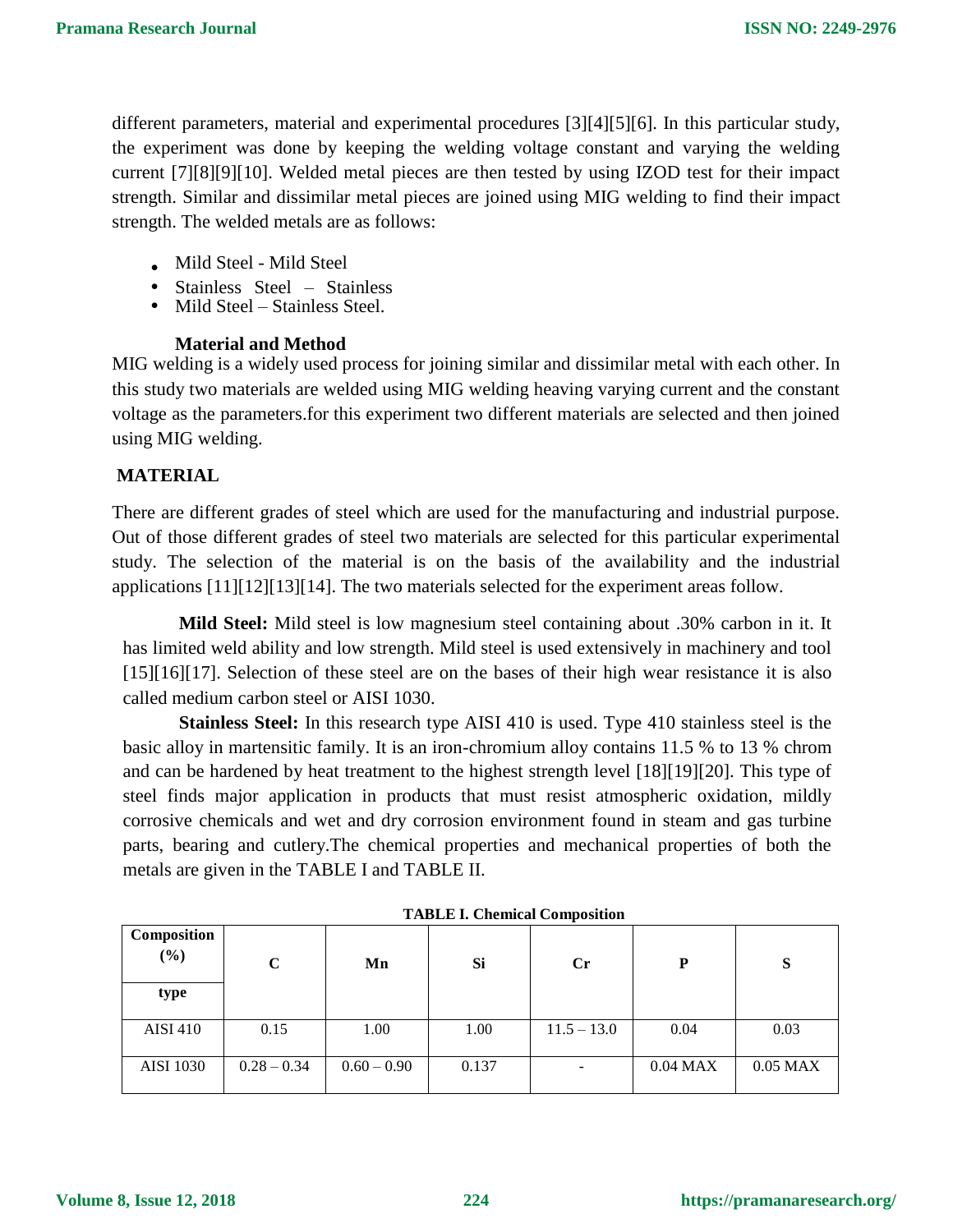| <b>Property</b><br><b>Type</b> | <b>Density</b><br>$Kg/m^3$ | Poisson<br>ratio | <b>Elastic</b><br>modulus<br>GPa | <b>Tensile</b><br>strength<br>GPa | <b>Elongation</b><br>$\%$ | Yield<br>strength<br><b>MPa</b> | <b>Reduction</b><br>in area<br>$\frac{0}{0}$ | Hard<br>-ness<br><b>BHN</b> |
|--------------------------------|----------------------------|------------------|----------------------------------|-----------------------------------|---------------------------|---------------------------------|----------------------------------------------|-----------------------------|
| <b>AISI 410</b>                | 7800                       | $0.27 - 0.30$    | 200                              | 485                               | 20                        | 275                             | 45                                           | 95                          |
| <b>AISI</b><br>1030            | 7700-8030                  | $0.27 - 0.30$    | 190-210                          | 463.7                             | 31.2                      | 341.3                           | 57.9                                         | 126                         |

**TABLE II. Mechanical Properties**

#### **METHOD**

In this experimental study material used, AISI 410 and AISI 1030 commonly known as stainless steel and mild steel respectively, were selected as the base metal for experimentation. Both of their chemical and mechanical properties are shown in TABLE I. and TABLE II. The metal pieces were machined into 64 x 12.7 x

3.2 mm as per the ASTM standards. The surfaces of the pieces were grind to remove the dust and the other foreign particles. By machining the pieces a v-grooves were made on each of them and then the welding process is performed. Similar and dissimilar metal are joined to obtain the test specimens.

The diameter of the wire always depends upon the thickness of the metal plates to be welded. By identifying the welding parameters from literature survay the welding was performed. The effect of process parameter like varying current, gas flow rate and welding speed were then investigated. A standard ASTM specimen heving a v-notch of 2 mm is first fabricated by machining process. And by means of the IZOD test the impact strength of the welding specimens are found.

#### **RESULTS & DISCUSSION**

In this paper, mild steel (AISI 1030) and stainless steel (AISI 410) were welded using MIG welding.

By identifying the parameters and their ranges. The welding current was varying from 120 A to 160 A while the welding voltage remain constant.

In this experiment three sets of specimen were obtained on which IZOD test was performed . There are total nine welded plate specimens were obtained on which IZOD test was performed

. The result obtained are shown in TABLE III.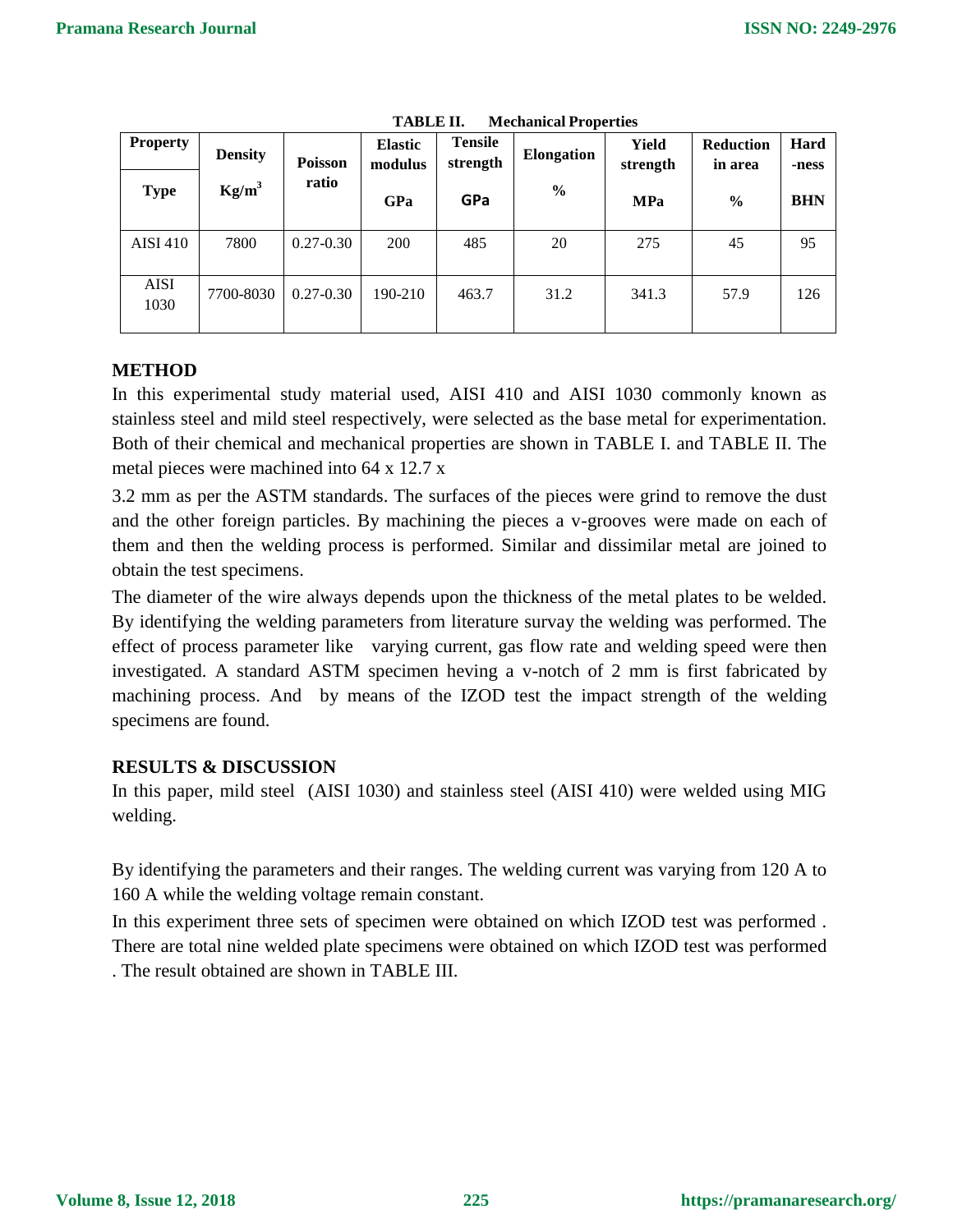| Sr.<br>N <sub>0</sub> | <b>Material</b> | <b>Current</b><br>(Ampere) | <b>Total</b><br>energy E1<br>(Joule) | Absorbed<br>energy<br>(E2) | Remaining<br><b>Energy</b><br>$(E1-E2)$ |
|-----------------------|-----------------|----------------------------|--------------------------------------|----------------------------|-----------------------------------------|
| 1.                    | $M.S.-M.S$      | 120                        | 164                                  | 9                          | 155                                     |
| 2.                    | $S.S.-S.S.$     | 120                        | 164                                  | 11.2                       | 152.8                                   |
| 3.                    | $M.S.-S.S$      | 120                        | 164                                  | 50                         | 114                                     |
| 4.                    | $M.S.-M.S.$     | 140                        | 164                                  | 20                         | 144                                     |
| 5.                    | $S.S.-S.S.$     | 140                        | 164                                  | 8                          | 156                                     |
| 6.                    | $M.S.-S.S.$     | 140                        | 164                                  | 9                          | 155                                     |
| 7.                    | $M.S.-M.S.$     | 160                        | 164                                  | 18                         | 146                                     |
| 8.                    | $S.S.-S.S.$     | 160                        | 164                                  | 30                         | 134                                     |
| 9.                    | $M.S.-S.S.$     | 160                        | 164                                  | 16                         | 148                                     |

TABLE III. Readings of izod test

Using the data provided in the TABLE III three graphs were plotted for each type of specimen category. The remaining energy v/s welding current graph were plotted in which the Y-axis represents the remaining energy, whereas the X-axis represents the welding current applied during the welding process respectively.



Fig. 1: Current vs Remaining energy for MS-MS



Fig. 2: Current vs Remaining energy for MS-SS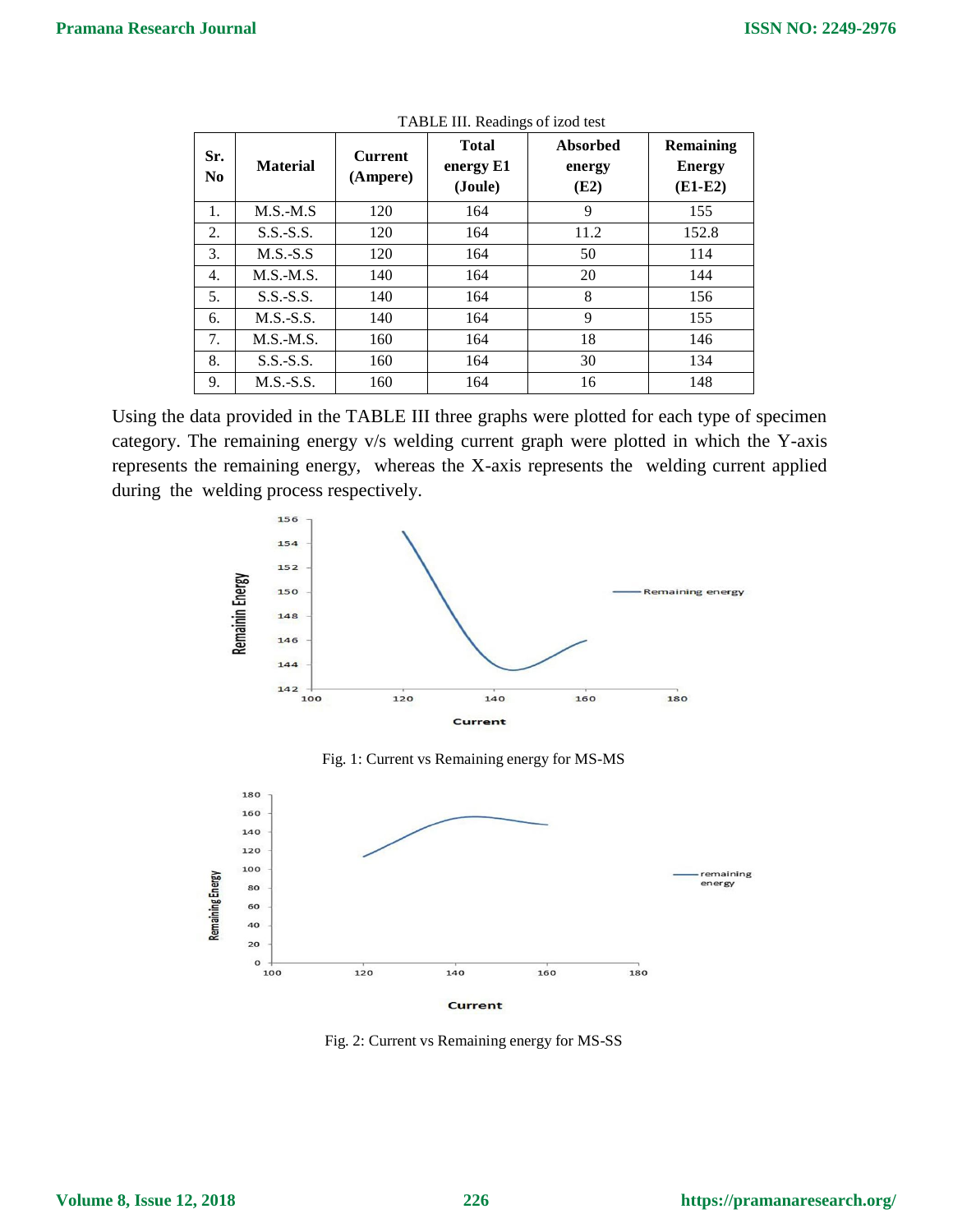



In mild steel - mild steel graph the range of the current was taken form 120 amp to 160 amp. In this graph the remaining energy of the material starts decreasing as the value of the current get increased from 120 amp to 140 amp, but when the input current was increased further from 140 amp to 160 amp there was a slight increase in the value of remaining energy. The slope of the increase in remaining energy was small as compare to the slope of the decrease in the value of remaining energy. The data related to MS-MS welding has been represented in Figure 1.

In case of stainless steel – stainless steel welding graph, the value of the current is in the range between

120 amp to 160 amp. The value obtained for the remaining energy get increased as the value of the current get increased from 120 amp to 140 amp. On further increase in the input value of current upto 160 amp, the value of the remaining energy started decreasing. The graph of stainless SS-SS steel has been represented in Figure 3.

In case of mild steel – stainless steel, the current papameter also ranges from 120 amp to 160 amp. In this graph the value of remaining energy increased as the input value of current is increased from 120 to 140 amp and starts decreasing with further increase in the value of current range from 140 to 160 amp . Both the slopes of increase in the remaining energy and decrease in the remaining values are less when compaired with the mild steel-mild steel graph and ss-ss graph.

#### **CONCLUSION**

The process parameters such as welding current, wire diameter, welding voltage and gas flow rate are first studied. On the basis of literature, the parametric ranges are selected. i.e. 120 to 160 Amp. In this present study the metal selected was MS and SS and joined by using a MIG welding process. Similar metal and dissimilar metals are joined to perform the experiment. The readings were obtained by performing IZOD test for each specimen. It is to be concluded form this experimental study thatamong three different catagories of material joints i.e. MS-MS, SS-SS and MS-SS joint, the highest strength of the joint was obtain by the SS-SS joint at 140 Amp,whereas the lowest remaining energy was obtain by the MS-SS joint at 120 Amp.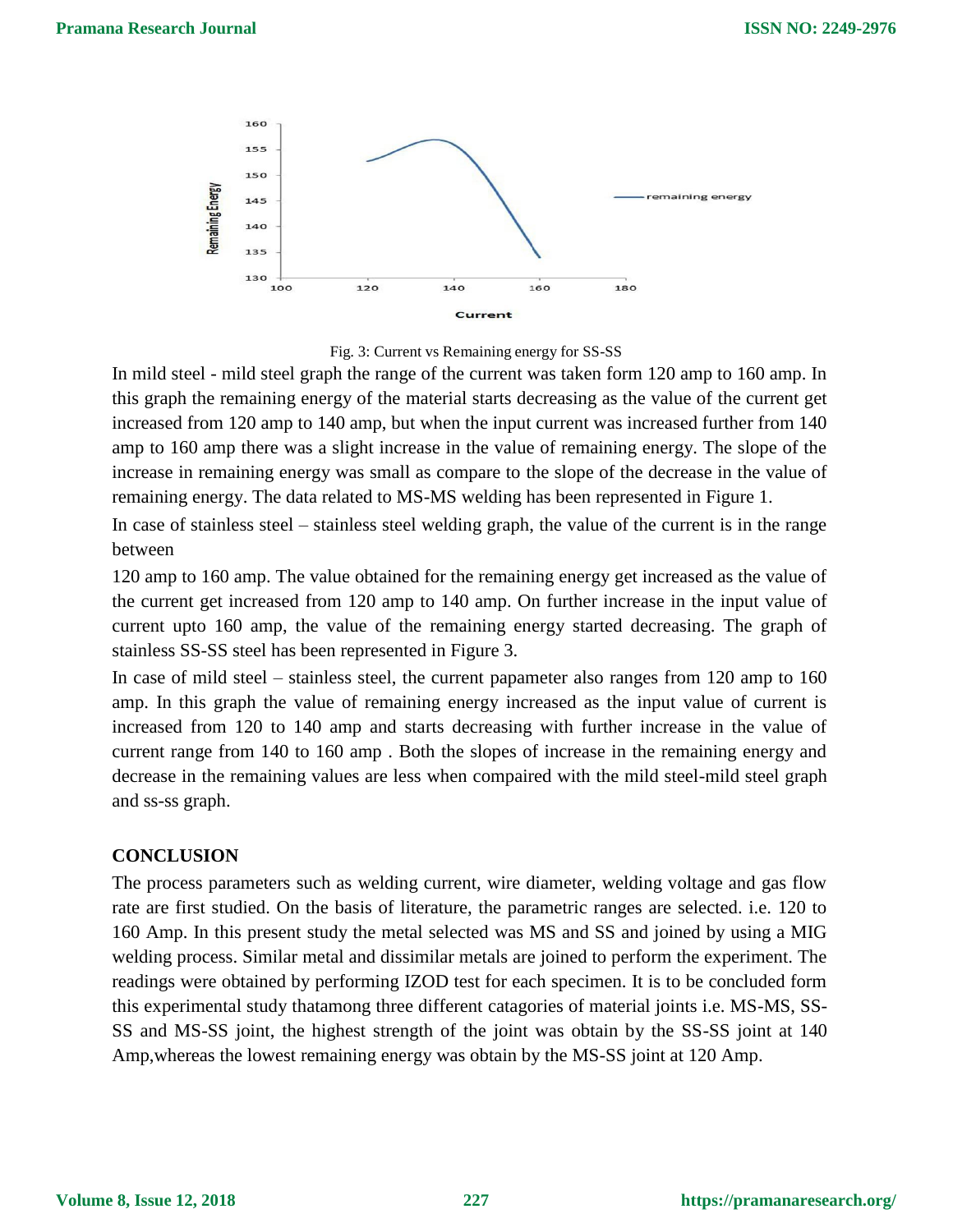## *REFERENCES*

*[1] Klas Weman, Welding Processes Handbook., CRC Press, 2003.*

*[2] W. R. Oates and A. M. Saitta, WELDING HANDBOOK, American Welding Society, vol. 4, no. eighth edition.*

*[3] P. Taylor, A. Saldanha, D. B. Fernandes, and C. A. Mendes, Methodology for determination of parameters for welding MIG with variable polarity, Welding International., vol. 23, no. April 2015, 37–41, 2008.*

*[4] R. H. G. e Silva, J. C. Dutra, and R. Gohr, Scientific and technological fundamentals for the development of the controlled short circuiting MIG/MAG welding process (CCC)-A literature review. Part 1 of 3: History and wire-electrode melting aspects, Welding International, vol. 22, no. 12, 847–852, 2008.*

*[5] K. B. Pipavat, D. Pandya, and V. Patel, Optimization of MIG welding P rocess Parameter using Taguchi Techniques, International*

*Journal of Advanced Engineering and Research development, vol. 1, no. 5, 2014.*

*[6] Rogério dos Santos Alves, Alex Soares de Souza et. al., Welding Handbook, Igarss 2014, no. 1, 1–5, 2014.*

*[7] Alves de Resende, V. A. Ferraresi, A. Scotti, and J. C. Dutra, Influence of welding current in plasma–MIG weld process on the bead weld geometry and wire fusion rate, Welding International, vol. 25, no. 12, 910–916, 2011.*

*[8] Y. Hosoi, Introduction to stainless steel, Journal of Japan Institute of Light Metal, vol. 37, no. 9, 624–635, 1987.*

*[9] V.Ariance, MIG Welding parametric optimization using taguchi's orthogonal array and analysis of variance, International Journal of Research Review In Eengineering Science & echnology, vol. 40504, no. 859, 211–217, 2004.*

*[10] C. L. Jenney and A. O'Brien, Welding handbook, American Welding Society, vol. 1, 982, 1991.*

*[11] S. Tathgir, A. Bhattacharya, and T. K. Bera, Influence of Current and Shielding Gas in TiO 2 Flux Activated TIG Welding on Different*

*Graded Steels, Materials and Manufacturing Processes, vol. 30, no. May 2015, 1115–1123, 2015.*

*[12] AD. and S. S. Ajit Hooda, Optimization of Mig Welding Process Parameters To Predict Maximum Yield Strength in Aisi 1040, International Journal of Mechanical Engineering and Robotic Research, vol. 1, no. 3, 13, 2012.*

*[13] N. Pawan Kumar, Dr B.K. Roy, Parameters Optimization for Gas Metal Arc Welding of Austenitic Stainless Steel ( AISI 304 ) & Low*

*Carbon Steel using Taguchi ' s Technique, International Journal of Engineering and Management Research, no. 4, 18–22, 2013.*

*[14] E. K. Hirata, L. F. Beltzac, P. C. Okimoto, and A. Scotti, Influence of current on the gross fusion efficie ncy in MIG/MAG welding, Welding International, vol. 30, no. 7, 504–511, 2016.*